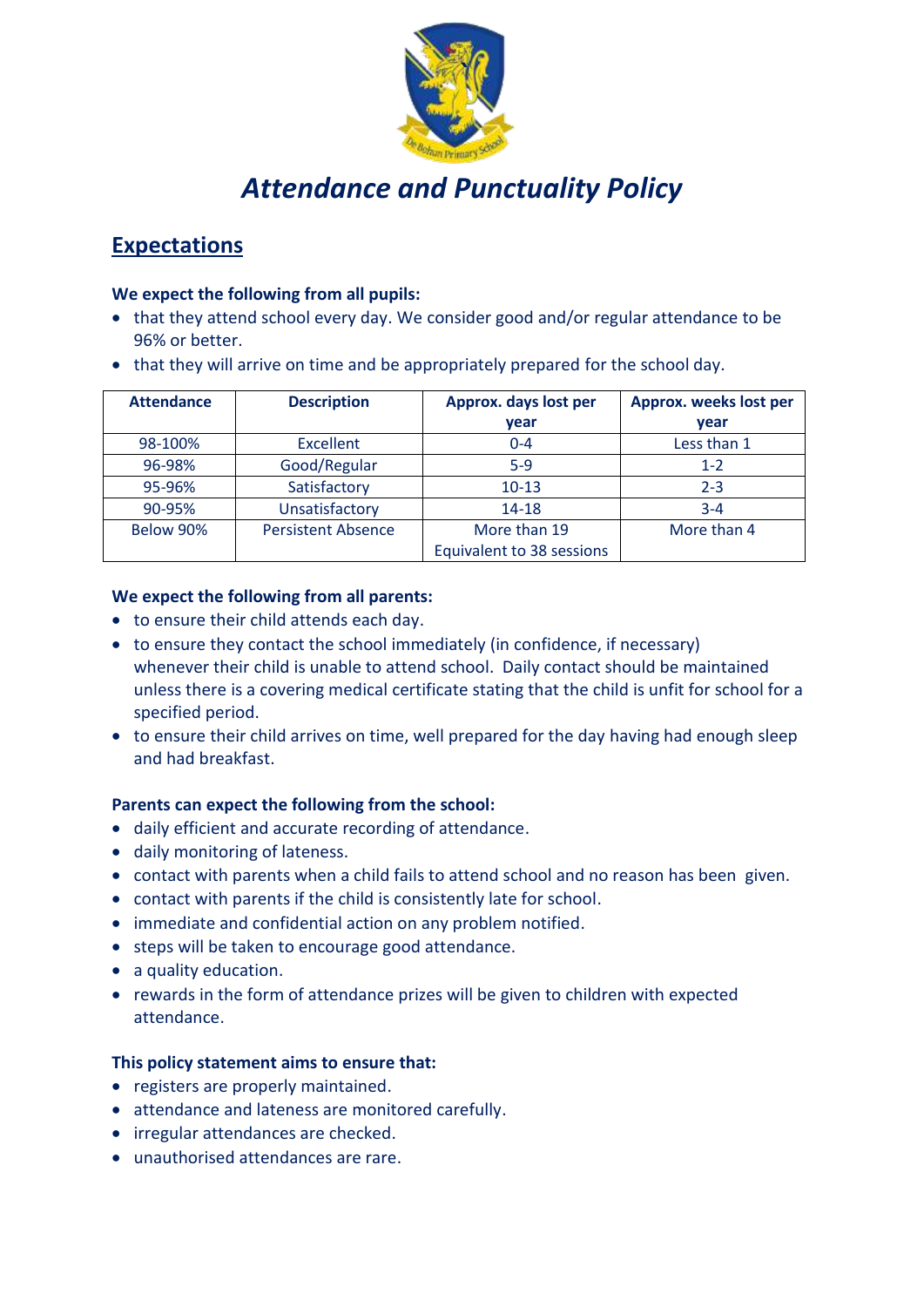#### **School Priority**

De Bohun School seeks to promote the best possible attendance because it seeks to achieve the highest possible standards in all aspects of school life. We consider good and/or regular attendance to be 96% or better. There is a clear link between good attendance and good results, and teachers will celebrate excellent attendance just as they celebrate other positive aspects of school life. Please feel free to contact the school's Attendance Officer, Mrs Lisa Younger to discuss any issues concerning your child's attendance or punctuality.

# **The class registers are legal documents and great care must be taken to ensure their accuracy**

#### **Legal Framework**

Section 444 of the Education Act 1996 makes it an offence if a parent fails to secure their child's regular attendance at school at which they are registered, if that absence is not authorised by the school. Penalty Notices supplement the existing sanctions currently available under s444 Education Act 1996 or s36 Children Act 1989 to enforce attendance at school where appropriate.

Section 444A of the Education Act 1996 (as inserted by section 23 of the Anti-social Behaviour Act 2003) empowers designated Local Authority (LA) officers, Headteachers (as well as deputy and assistant Headteachers authorised by them) and the Police to issue Penalty Notices in cases of unauthorised absence from school. As a result, the Local Authority has responsibility for developing a local code of conduct that will govern how all of the partners named in the Anti-social Behaviour Act 2003, will issue Penalty Notices.

#### **Why is good attendance important?**

At our school, the staff and pupils all know how important good attendance is for children's well-being and progress. In recent years much research has been carried out on the effect that poor attendance can have on children's progress at school and how well they achieve in life. For example, 90% attendance might sound quite good but what it really means is…

- Your child is absent for lessons for the equivalent of one half day every week
- In one year, 4 whole weeks of lessons are missed
- If your child continues to attend for only 90% of the time, in 5 years, he, or she, will have missed half of the school year.

#### **Children who do not attend school regularly often have the following problems:**

- They are not able to keep up with their work
- Children who arrive after 8:50am miss important parts of the lesson and disrupt the learning of other children in the class

This is why De Bohun Primary School is making good attendance a school priority. By improving our attendance rates, we will improve the standards that our children achieve and provide them with better chances in life. We can only do this with your full support.

#### **How parents and carers can help:**

- Work together with us
- Send your child to school every day, on time, unless they are genuinely ill please refer to our "*Send To School Or Keep At Home"* booklet (available on website) that will help you make this decision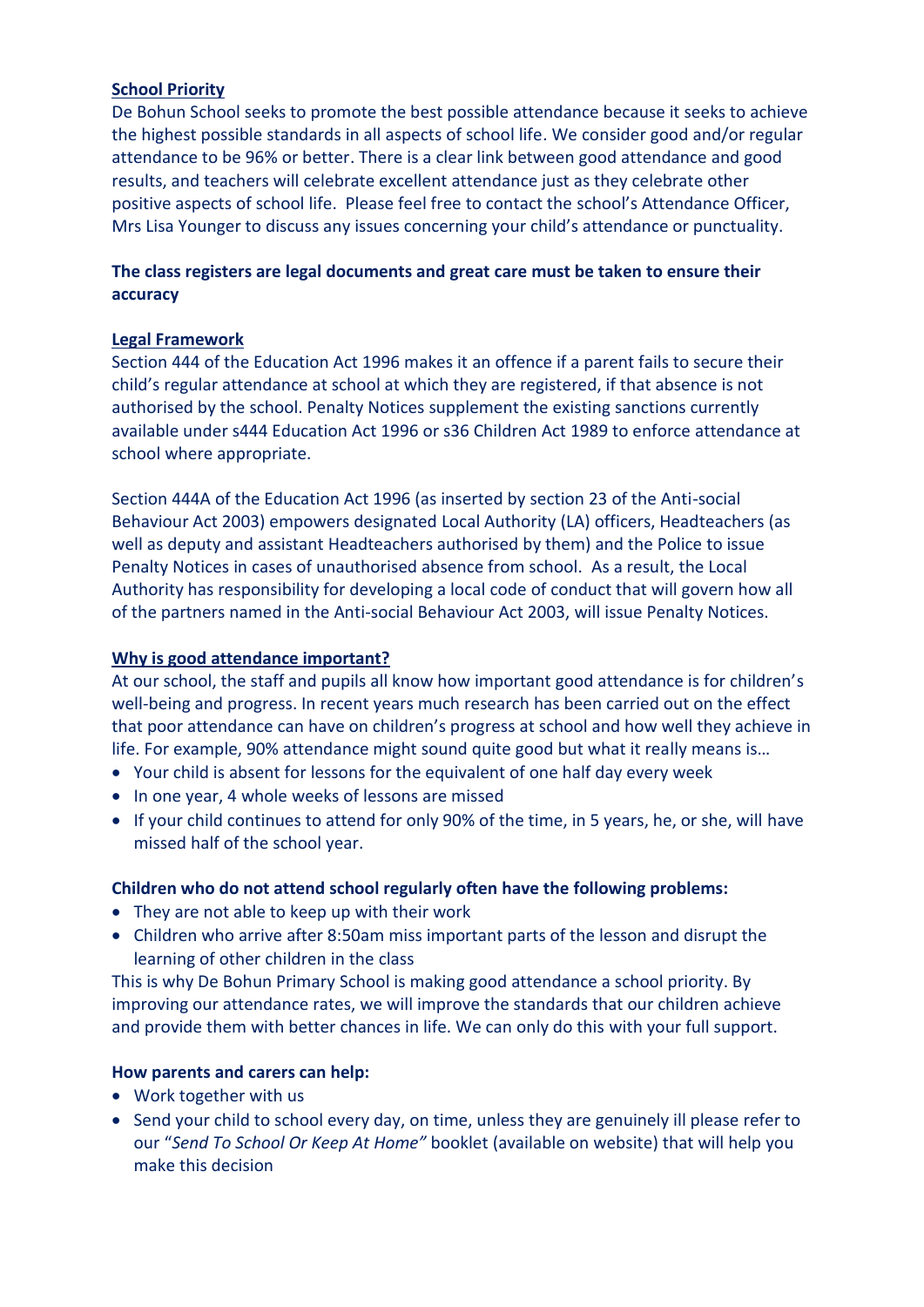- Avoid taking your child out of school for holiday during term time
- Make sure that all appointments are made outside of school hours whenever possible. If this is not possible please make appointments at the end or beginning of the school day.

# **What will happen if my child is often absent from school?**

- The school monitors the attendance of all children
- If your child begins to show poor patterns of attendance, we will contact you by letter to address any concerns.
- If absence continues, you will be invited to discuss the reasons for your child's absence. The Education Welfare Officer will be invited to attend.
- If necessary, a referral will be made to the Education Welfare Service and the absences investigated further.

# **School procedures**

## **Registration**

- The morning session begins at 8.50am. Registers are to be sent electronically to the Office by 9am.
- Any child entering the school after 8.50am will be marked as late (L code). Any child arriving after 9.15am will be marked as an "unauthorised late" which counts as an absent mark for that session unless an acceptable reason is provided. This will be coded "U" on the official register.

#### **Lateness**

- Children may enter the playground at 8.30am and registration begins at 8.50am.
- Playground gates will be closed at 8:50am
- Any child entering the school after 8.50am will be deemed as late (unless they are involved in other school duties) and will need to sign in at the school office.
- Registers will be monitored for lateness and a letter sent to parents if there is a pattern of repeated lateness.
- Arriving at school after 9.15am is recorded as unauthorised absence on our records (U code) and may affect your attendance percentage unless an acceptable reason is provided, in some cases supported by evidence, such as an appointment card. We monitor pupils' who arrive late for school and work with parents and carers to improve punctuality.
- Children arriving late to school have to be signed in, using the electronic signing in system, by a responsible adult. The school office will not accept children without an adult and you will be phoned to return. If you do not return, the matter will be escalated to a senior member of staff.
- The Attendance Officer and a member of SLT will monitor the gate for children arriving every morning.
- If a child is late, three or more times, parents/carers will be sent a text seeking an improvement.
- Where no improvement is seen after a two week monitoring period, parents will be invited in for a meeting with the Attendance Officer.
- Further lateness will result in a meeting with a member of the Senior Leadership Team and the Attendance Officer who may seek assistance from the Local Authority.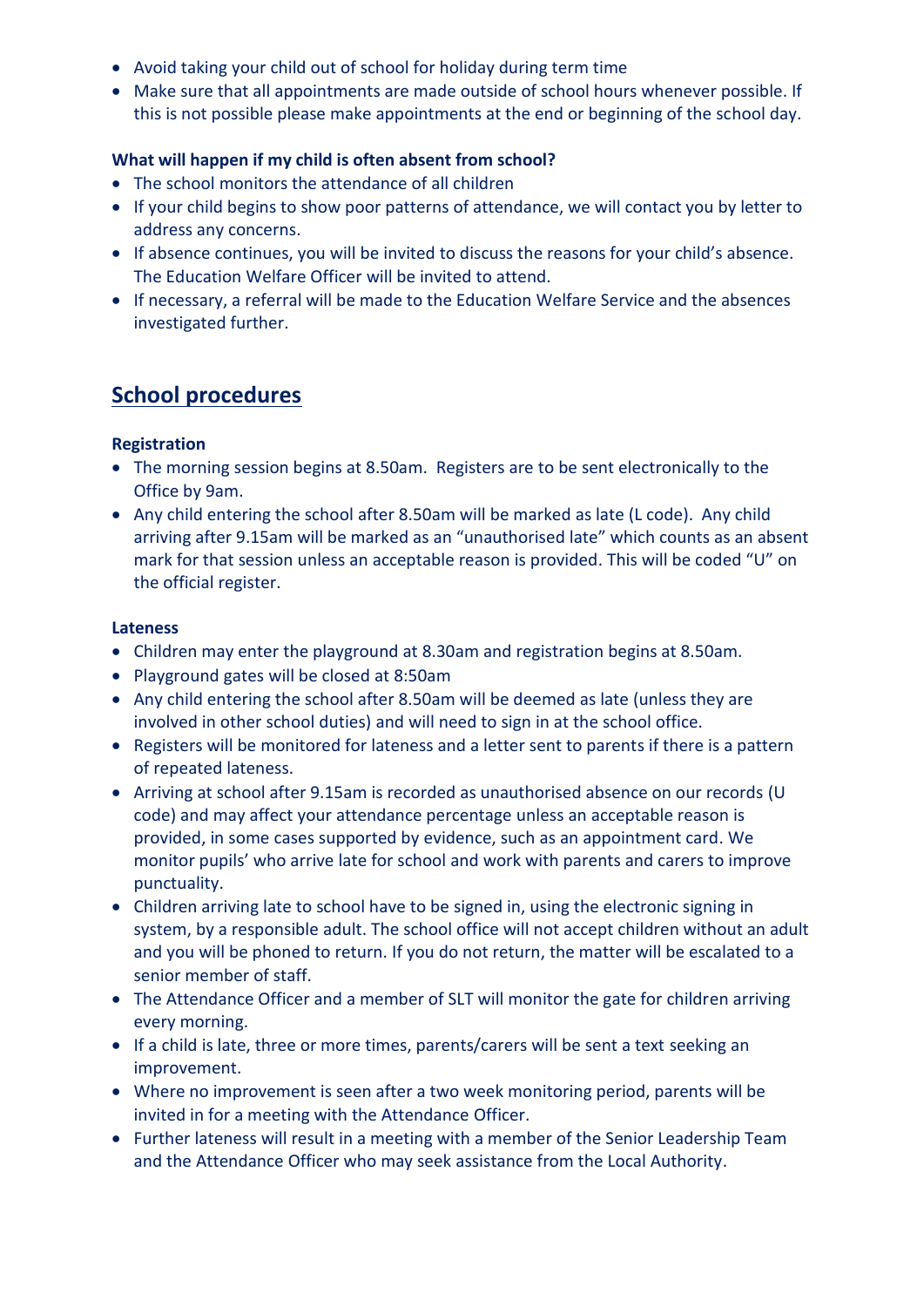#### **Absence**

When a child is absent from school, it is expected that parents will inform the school of the reason for that absence on the first day and each subsequent day of absence. Text messages will be sent if no reason has been provided followed by a letter if we receive no response.

- Most pupils will occasionally be absent from school with good reason.
- [Let us know!](http://www.warehamstmary.dorset.sch.uk/contact-us/)
- Telephone or email on the first day of absence to explain the reason why your child is absent from school by using 0208 441 7728 or [office@debohun.enfield.sch.uk](mailto:office@debohun.enfield.sch.uk)
- If your child is absent for more than one day, please keep the school informed during your child's absence.
- If your child has a medical or dental appointment please try to make them out of school hours or at the end or beginning of the school day whenever possible.
- The Attendance Officer will record the reasons for absences in the register.

## **Authorised and Unauthorised Absences**

- Only the school can officially authorise an absence if it is for a good and legitimate reason e.g. illness, bereavement, and religious observance. Even if a note is provided or a call has been made to the school, an absence is unauthorised if there is no good and proper reason to explain it e.g. birthday celebrations, taking relatives to the airport and holidays during term time.
- If parents are in any doubt about what constitutes authorised or unauthorised absence they should contact the school's Attendance Officer.
- A pattern of unauthorised absence will be reported to the Education Welfare Service. Any pupil with an absence percentage of less than 96% may be required to provide medical evidence.

# **Understanding the different types of absence**

#### **Authorised absence**

This is defined as any absence which is unavoidable and will be considered once a reason has been provided. Reasons that may be authorised include:

- Absence due to Illness Specific reasons for illnesses are recorded on the register once provided by parents. We will make referrals to our school health nurse when deemed appropriate.
- Medical or dental appointments Routine appointments should be, where possible, made outside of school hours. School should be informed before 8:50am if appointments are going to make a pupil late for school. Pupils are expected to attend school before and after routine appointments and ensure that they sign in and out at Reception.
- Religious observance Enfield Borough Council informs the School what days it can authorise for religious observance. Parent/carers should provide the school with written notification in advance.

#### **Unauthorised absence**

This is defined as absence which is avoidable and where the child would be able to attend school if the parent(s)/carer(s) had not deemed otherwise. Examples of types of absence that are not considered reasonable and which will not be authorised under any circumstances are: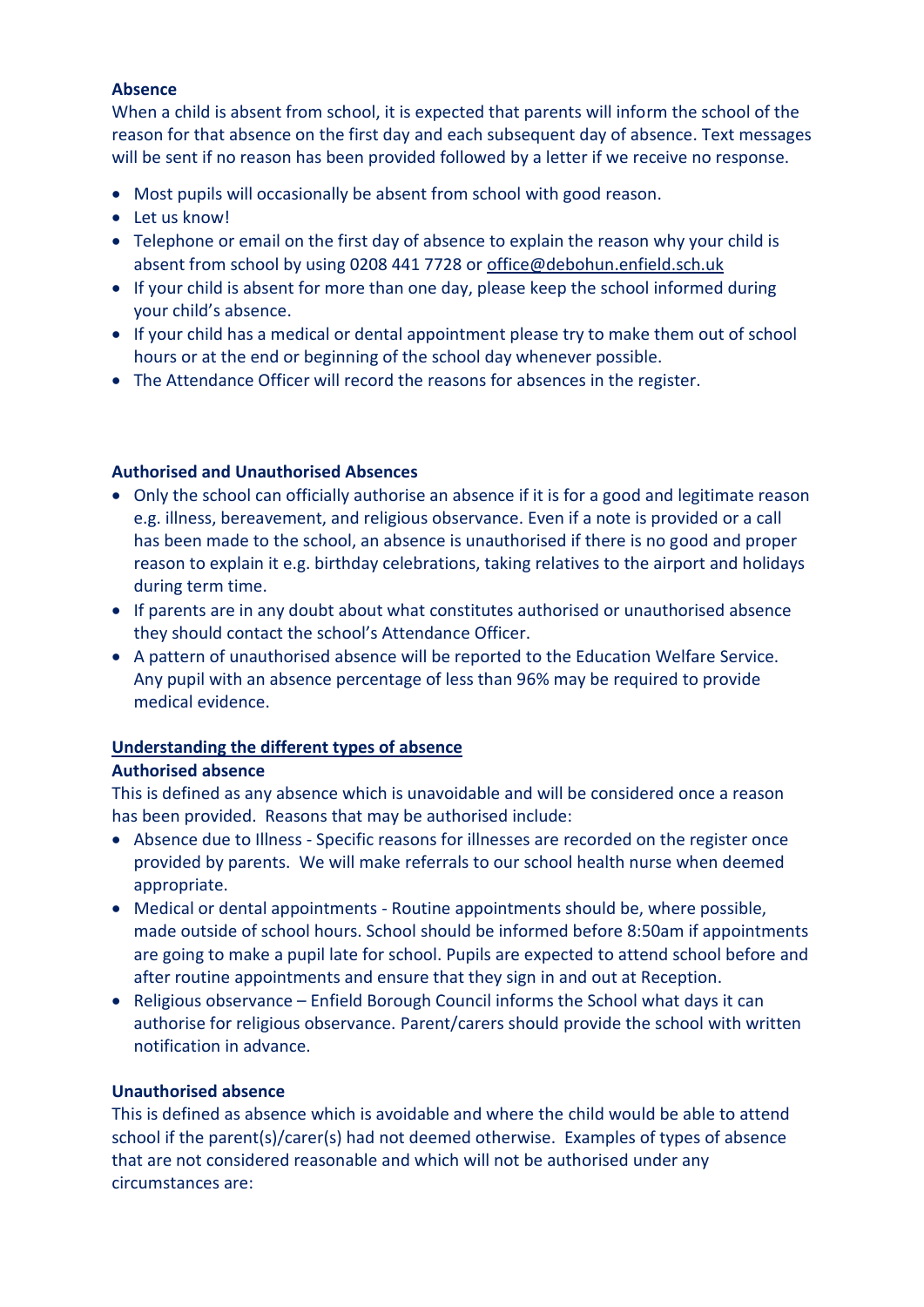- Going shopping with parents even if this is to get new shoes or uniform
- Birthdays
- Taking care of other/younger children in the family
- Staying at home because other members of the family are unwell
- Day trips and holidays in term time that have not beenagreed by the Headteacher
- Arriving at school too late to get a present mark without an acceptable reason

#### **Persistent Absence**

A pupil becomes a 'persistent absentee' when they miss 10% or more schooling across the school year for whatever reason. Absence at this level is doing considerable damage to any child's education and we need parent's fullest support and co-operation to tackle this. We monitor all absence and the reasons given thoroughly. Any case that is seen to have reached the persistent absence mark or is at risk of moving towards that mark is given priority and we will inform the parents/carers immediately.

#### **Term time leave of absence**

Absence request forms are available from the School Office and are on the website. They must be completed at least one week before absence occurs. Leave will only be authorised in exceptional circumstances. If a pupil is absent due to a period of unauthorised leave, the school will apply to the local authority to issue a Penalty Notice. Regrettably each year we are informed by parents that relatives living overseas are unwell and they need to travel urgently, the school will always ask for original evidence that travel arrangements have been made at the last minute. Based on this evidence the school will consider whether any of the absence can be authorised. Such absences are not authorised without evidence, and may be subject to a Penalty Notice. From time to time the school has also become aware that although a pupil has been reported as unwell to the school they are in fact on holiday. Parents will be expected to produce all medical evidence where an absence directly precedes or follows a school holiday. Medical evidence from abroad will only be accepted if it is translated in English. The school will actively pursue a Penalty Notice fine in situations where they have not been correctly informed of the reason for absence.

#### **Family holidays during term time:**

- The Head teacher does not authorise absence for family holidays during the school term.
- Parents and carers who choose to take their child out of school for holidays should be aware that such absences will be recorded as 'unauthorised' on the child's record and penalty notices will be issued.

#### **Early Years Expectations**

As attendance for children under 5 years of age is not statutory, there is not the same recourse to legal sanctions. However, the early years are a critical time to establish the good habits and routines needed throughout life and to get the key messages about the importance of attendance and punctuality at nursery and school across to parents and carers.

Regular attendance has a positive impact on all aspects of a young child's learning and development. A regular routine supports the young child to feel settled and secure.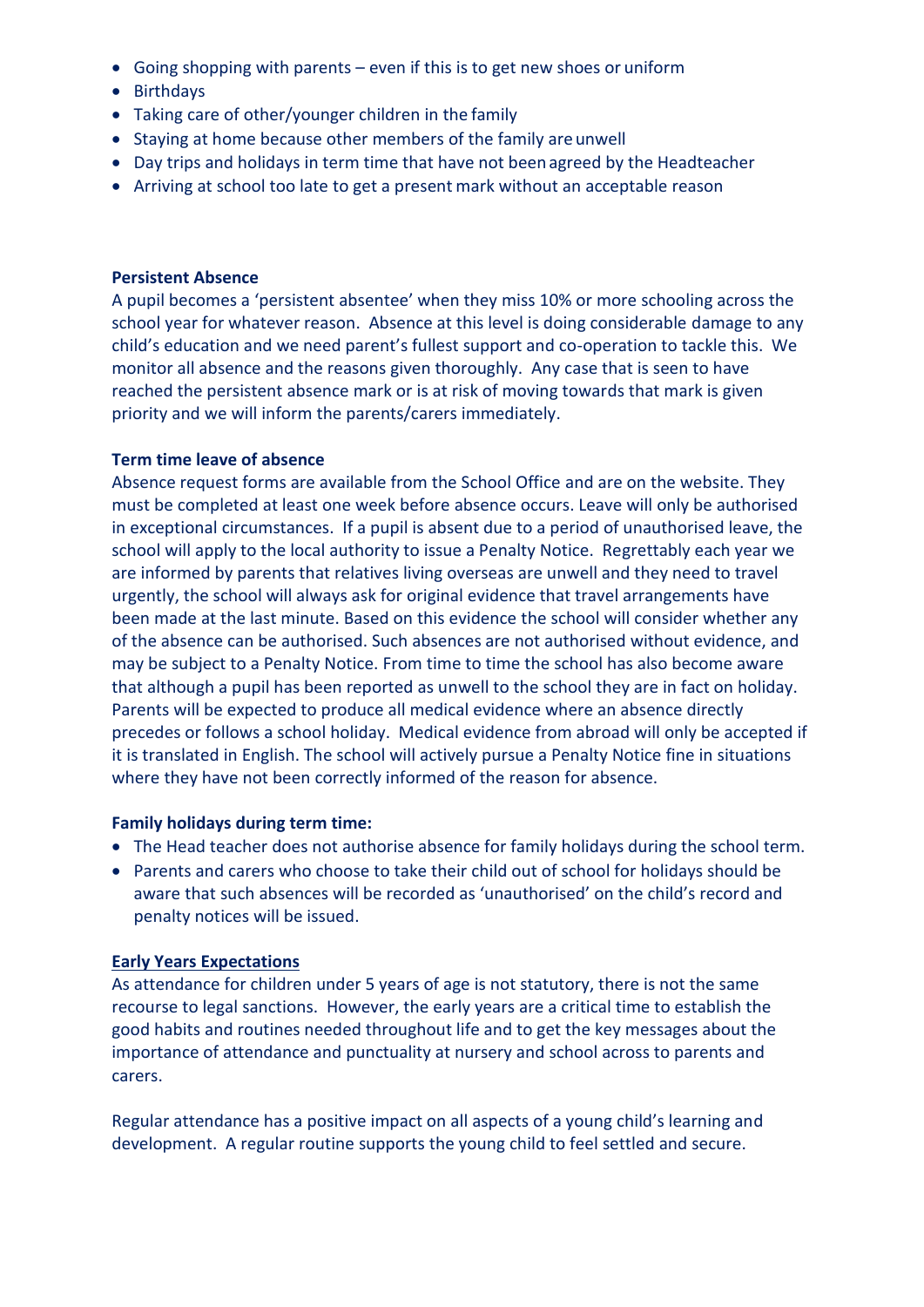Unsettled children have higher stress levels which, in turn, prevent them from being able to benefit fully from the learning opportunities available.

Families should know that good attendance and being punctual are expected when their child takes up a place. As attendance is an issue that affects all age groups, there needs to be as much consistency as possible between early years and school settings. This includes expectations around holidays, which for school-aged children are not permissible in term time.

# **The role of the Stakeholders**

De Bohun School is a community school and actively uses the London Borough of Enfield Education Welfare Service.

The school is accountable to the local authority for the level of pupil attendance, and Education Welfare officers regularly inspect the school registers and receive information about the attendance of pupils. The Education Welfare Officer will phone and visit parents, where poor attendance is an issue.

| <b>Class Teacher</b>   |        | Initial discussion with parent      |
|------------------------|--------|-------------------------------------|
|                        | 97-98% |                                     |
| Attendance             |        | Letter advising that improvement is |
| Admin                  | 96%    | needed                              |
| Attendance             |        | Meeting with Attendance Officer     |
| Officer                | 94%    |                                     |
| Senior                 |        | Meeting with a member of the Senior |
| <b>Leadership Team</b> | 92%    | <b>Leadership Team</b>              |
| Education              |        | Formal referral to the Education    |
| <b>Welfare Officer</b> | 90%    | <b>Welfare Service</b>              |
|                        |        |                                     |

#### **PATHWAY TO IMPROVEMENT – WHAT YOU CAN EXPECT FROM WHO**

#### **Rewards, rewards, rewards!**

To encourage good attendance, every week, we present an attendance cup to the class who has the best attendance in Key Stage 2 and an attendance teddy for Key Stage 1. Both classes receive £20 each towards an activity, decided by themselves. Each child receives a raffle ticket on a Friday if they have been in school every day during that week. At the end of that term we have an individual attendance prize giving assembly where the tickets are drawn and prizes awarded. We also award badges for attendance, which are awarded termly.